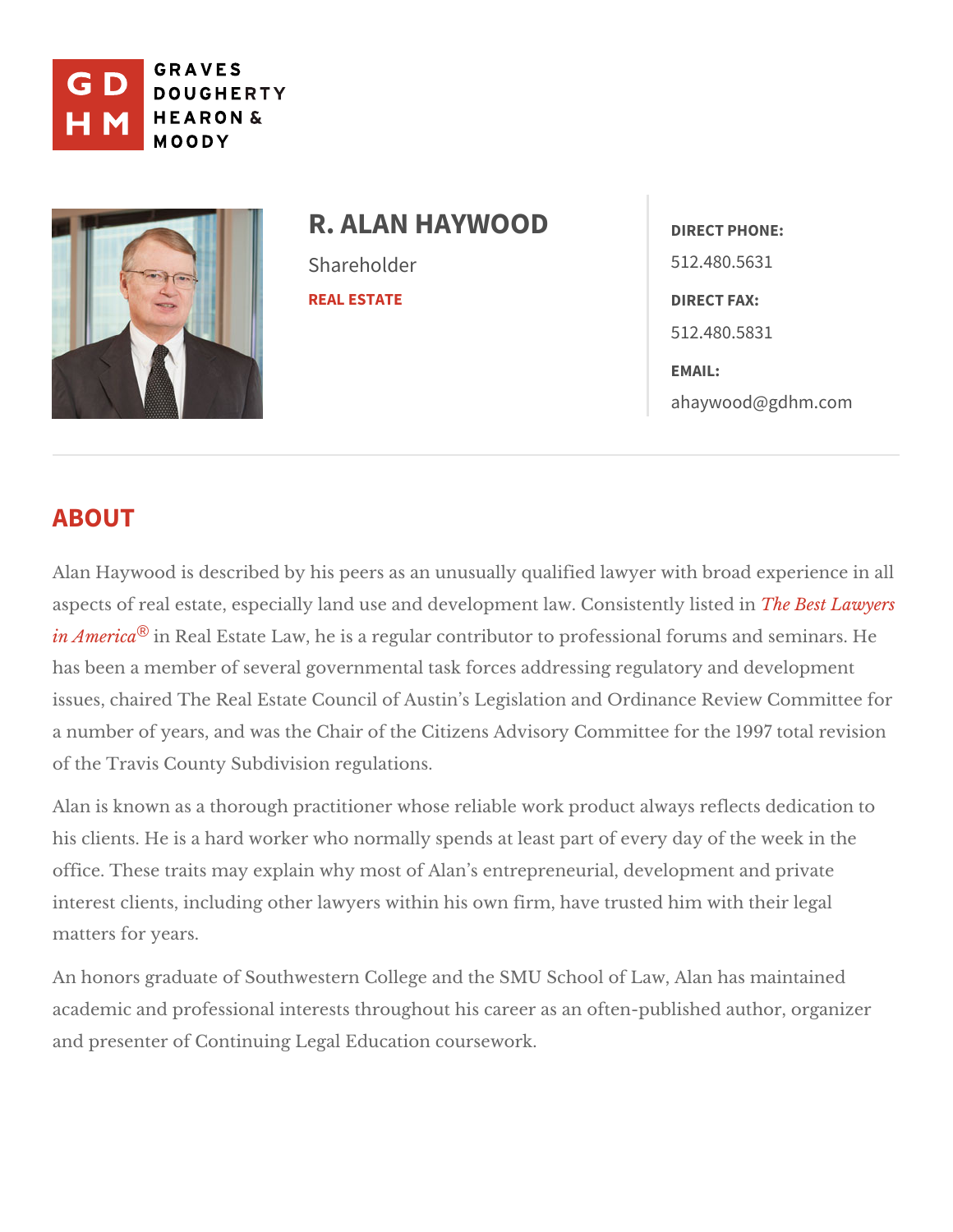### **PROFESSIONAL QUALIFICATIONS**

- Admitted to bar, 1973, Texas.
- Education: Southwestern College (B.A., summa cum laude, 1970); Southern Methodist University (J.D., cum laude, 1973). Order of the Coif; The Order of the Barristers.
- Lt., Judge Advocate General's Corps, United States Naval Reserve, 1973-1976.

### **REPRESENTATIVE EXPERIENCE**

While representing clients, Alan Haywood has been involved in every cycle of the Texas commercial real estate market since the early 1970s. His extensive background is brought to bear on behalf of owners and developers in the planning, acquisition, financing, construction, leasing and management of office buildings, shopping centers, apartments, multi-use projects and industrial and business parks. His transactional experience has included:

- Owner/developer representation through the entire process of permitting, financing, constructing, leasing and sales of two-phased 550-acre master-planned, mixed-use business park containing two million square feet of completed hotel, retail and office warehouse, flex space in phase one and an additional three million square feet of mixed-use space in the second phase
- Developer representation in creating residential, commercial, industrial and mixed-used communities ranging in size from a several acres to several thousand acres, as well as representation of national and local homebuilders in acquiring and selling lots within multiple residential and commercial subdivisions
- Owner/landlord representation in ground leases for major hotel projects in the heart of downtown Austin and landlord and tenant representation for office, retail, restaurant and industrial uses
- Owner/developer representation in regulatory permitting for residential and commercial projects ranging from large estate lot subdivisions in unincorporated areas of rural counties to two-unit condominium urban infill projects in older, established residential areas
- Owner/developer representation with municipalities in confirming vested rights to continue projects in progress under state law

### **REPRESENTATIVE CLIENTS HAVE INCLUDED:**

- American Newland Associates/Newland Communities
- Highland Resources, Inc.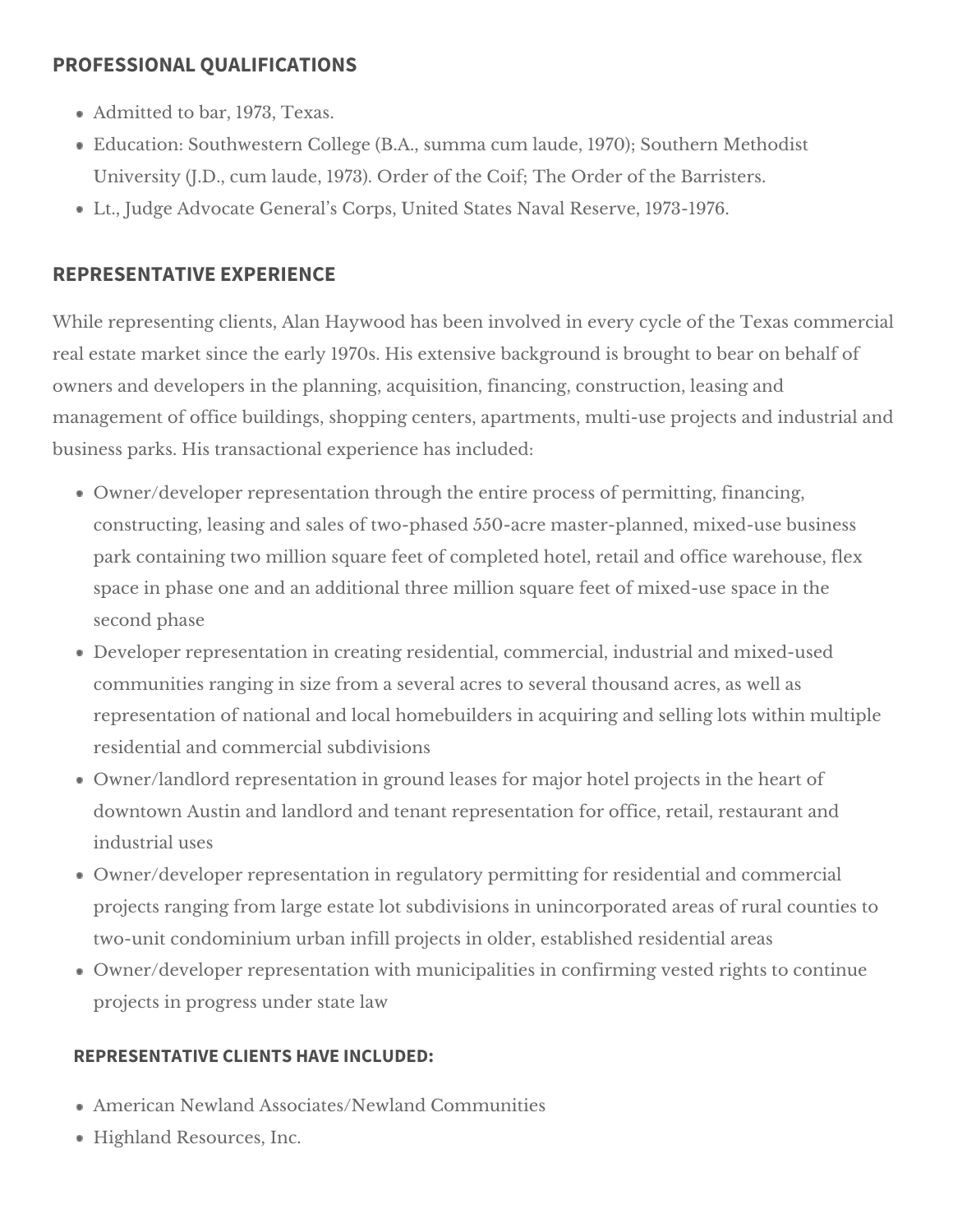KB Home Austin Met Center NYCTEX, Ltd. Scott Young Properties Zydeco Development Company

#### PROFESSIONAL AFFILIATIONS

Member, American Bar Association Real Property, Probate and Trust Law Environment, Energy and Resources Section, and State ahd w. Sceachtion overning Member, State Bar of Texas Real Estate, PLrambaSsection Trust Member, Austin Bar AssociatEcontateReSenection Member, Texas College Est a Realttorneys Fellow, Texas Bar Foundation Officer (1973-1976), Judge Advocate GeneNraavlys RCeosreprsv, e U. S.

#### AWARDS AND HONORS

Listed[The Best Lawyers i](http://www.bestlawyers.com/search/firmProfile.aspx?firm_ID=15257&country=US)n Aumbeist based by Woodward/White, Inc., Real Estate 1991 2018 Texas Monthulper Lawyepublished by Thomson R2e000t4e+28005, 2008-2013 Distinguished Contribution Award (1997, 2002, 2003), The Ruestlin Estate Co  $A\mathcal{V}$  Preemin<sup>t</sup>  $nR$  eer Review Rating, Martindale.com President s Award (1997),  $T$ exas B  $G$  and  $\alpha$  and  $\alpha$  and  $\alpha$  and  $\alpha$  and  $\alpha$ Special Recognition Award (1990, 1992, 1995art Mont, A Asussotcination

#### COMMUNITY

Member, Executive Committee (2002-2004, 2005-2007) and Board of Direc [The Real Estate Council of](http://www.recaonline.com/) Austin, Inc.

Chair (1999, 2002-2003) and Member (1994-Present), Development Proces Real Estate Countainstion, Inc.

Chair (1997), Subdivision Regulations Advisory Commitantitise, e, TeCxcausnty of Chair (1996), Preliminary Plan Expiration Task Force, The ARussain Estmecte Co Member (1991-1995), Health, Safety and Environment Committee, Greater of Commerce

Member (1991), Austin Regional/Urban DeTsegamm A (SRSU silDaAnTc)e